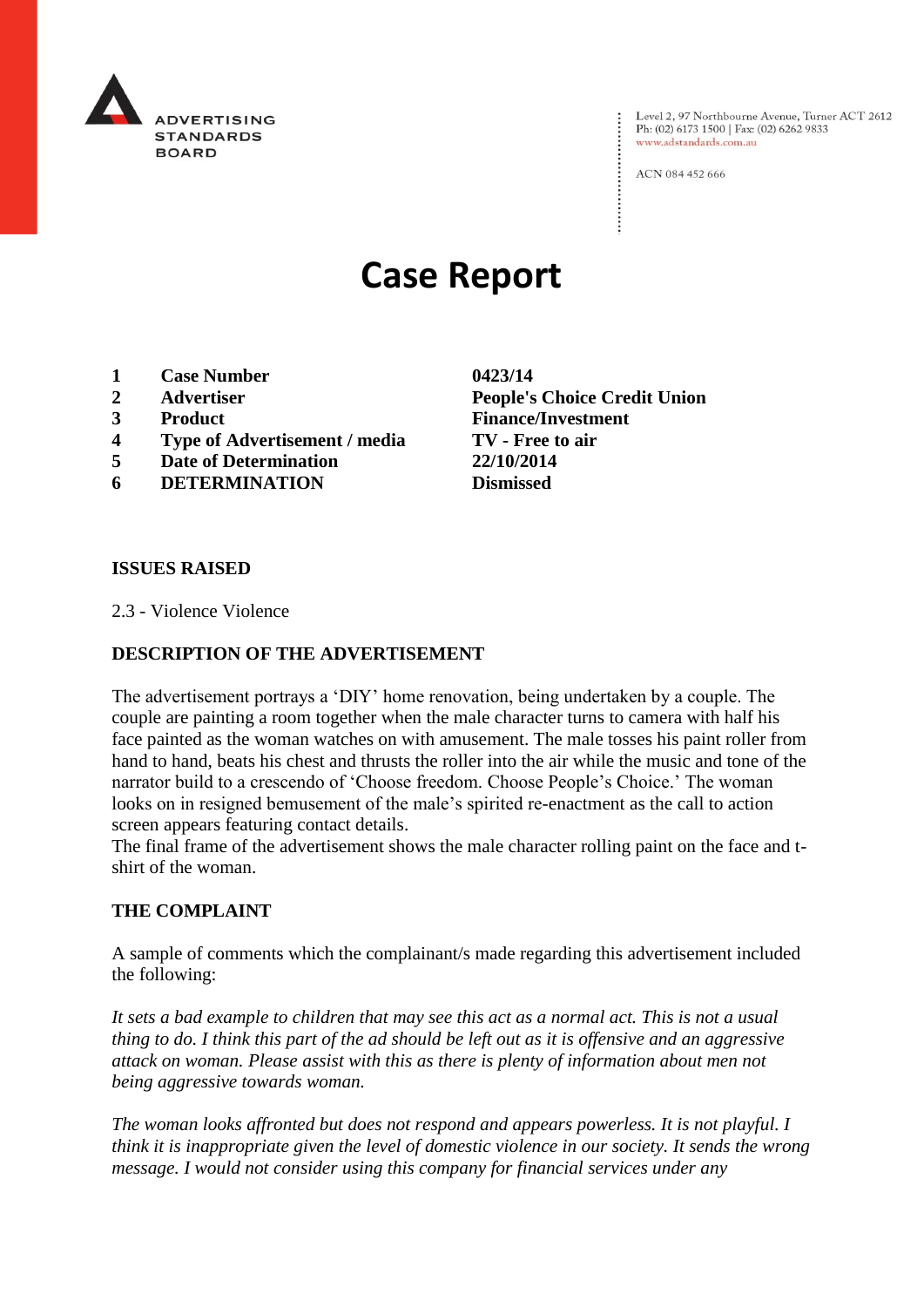*circumstances.*

*I was offended and completely object to the woman being hit in the face with the paint roller. It is highly offensive and given the increasing problems with domestic violence and crimes against women, it is just not right to portray a male hitting a female in the the face with anything. This part of the ad is not funny, it is completely unacceptable in 2014.*

## **THE ADVERTISER'S RESPONSE**

Comments which the advertiser made in response to the complainant/s regarding this advertisement include the following:

*People's Choice Credit Union acknowledges the complaints (Reference Number – 0423/14) received by the Advertising Standards Bureau in reference to its 'Freedom' Home Loan product advertisement. Please accept the following official response.*

*The CAD reference number for the advertisement is: W02JWFIA*

*This version received a W rating (General/Warning), while the ACT version (only difference is the Call to Action) received a G. We are unsure why they received different ratings – our agency questioned it with CAD, they never got back to them. Both ratings are very similar, see below:*

*General "G"*

*Definition: General*

*May be broadcast at any time except during P and C (Children's) programs or adjacent to P or C periods.*

*Product Description: Commercials which comply with the G classification criteria in Appendix 4, Section 2 of the Code of Practice and provided the content is very mild in impact and does not contain any matter likely to be unsuitable for children to watch without supervision.*

*General/Warning "W"*

*Definition: General/Care in Placement*

*May be broadcast at any time except during P and C programs or adjacent to P or C periods. Exercise care when placing in cartoon and other programs promoted to children or likely to attract a substantial child audience.*

*Product Description: Commercials which comply with the G classification criteria in Appendix 4, Section 2 of the Code of Practice but require special care in placement in programs promoted to children or likely to attract a substantial child audience. Our comprehensive comments in relation to the complaint*

*The key issues raised by the complainants centre primarily around Section 2.3 of the AANA Code of Ethics: Advertising or Marketing Communications shall not present or portray violence unless it is justifiable in the context of the product or service advertised. The complainants view is that the advertisement is not considered to be playful, but is aggressive and violent.*

*People's Choice Credit Union disagrees with this view. The credit union would not put to air a commercial that, in any way, did not live up to our own high standards of ethics and values, which are underpinned by egalitarianism and diversity.*

*Housed on the People's Choice Credit Union Youtube channel* 

*(https://www.youtube.com/watch?v=j0dXT9eX0WE&list=UUsaiNdzWRq\_aEG92r\_EXfxA) , the credit union features a "behind the scenes" video of the referenced advertisement. In this publicly available video, it can clearly be seen that the relationship between the two actors was jovial, just as was the relationship between their characters. The action of the man*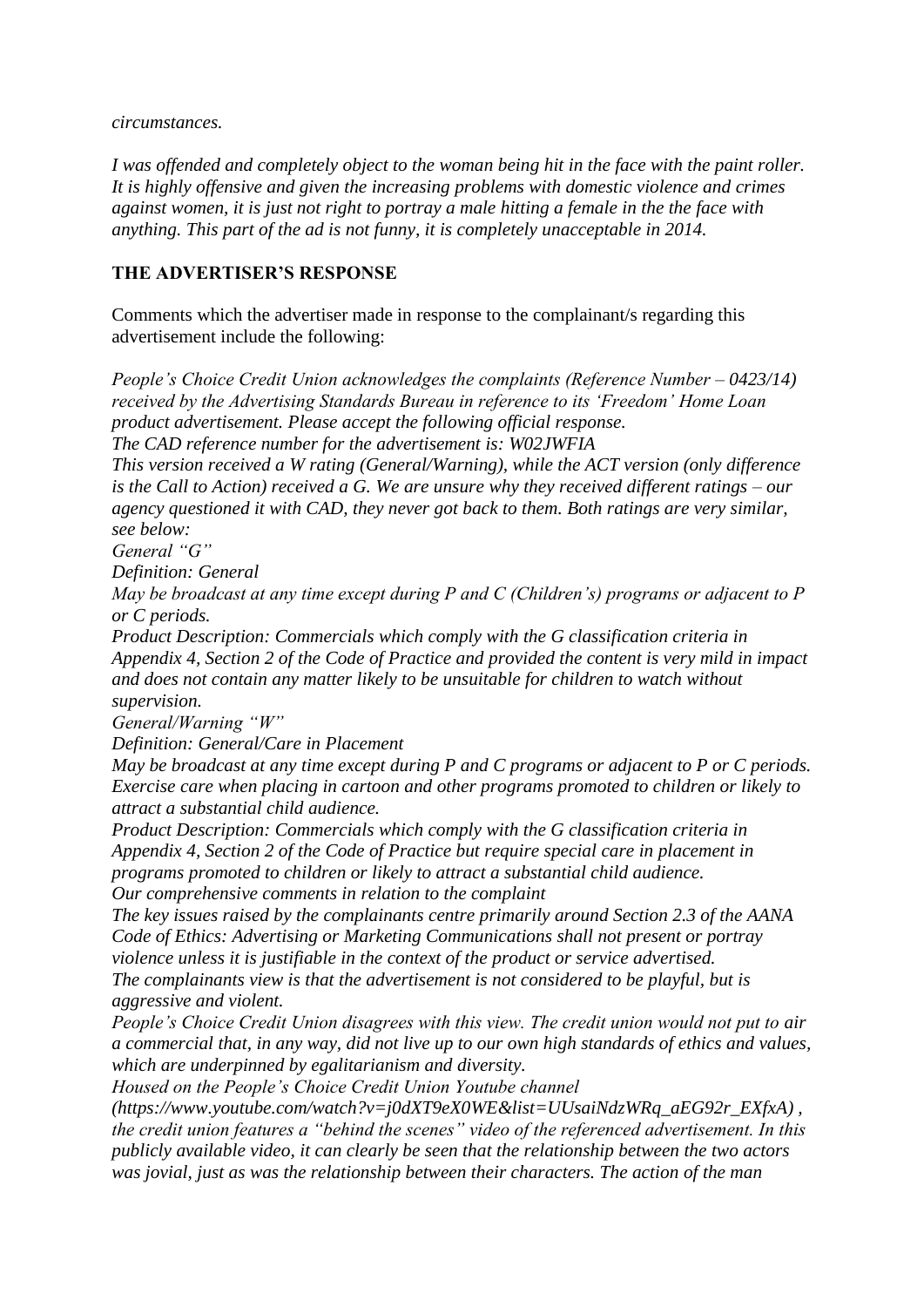*painting the woman is a playful, not violent or aggressive interaction, and the reaction to the woman being painted is one simply of incredulity and joviality. While this video is not part of the aired advertisement, it is a clear continuation of the fun and playful atmosphere depicted in the advertisement in question.*

*One of the complaints refer to the woman being "hit in the face", and associates it with domestic violence. If, in any way this was actually true, the female actor's reaction would have been one of pain rather than to laugh deeply as she does. Further, another of the complaints refers to the woman, as looking "affronted… and appears powerless. It is not playful". Again, the evidence is to the contrary – the advertisement does not depict the woman as being anything other than slightly shocked and taken aback, but very much in a playful way. As can be seen on the 'behind the scenes' video, the female actor – who did not know she was going to be painted to that extent in order to capture her reaction in full – laughed and playfully grabbed at the roller in her partner's hands. She was not victimised, in distress or insulted. Importantly, at no time did the female actor resist playing her role, or register her complaint at her role.*

*In contrast to the claim that the advertisement could be seen as a "bad example to children", People's Choice Credit Union ascertains that what is being portrayed is a commonplace and healthy scenario for a couple renovating. The advertisement portrays a happy, loving couple, who are undertaking a renovation and, in the process, engage in some harmless 'horseplay.' Both parties are playing a typical couple role. Neither is particularly more prominent or dominant. If anything the man is portrayed slightly comically, while the woman shakes her head at his over the top theatrics. Both are performing the same roles – they're both painting, both involved, both performing roles where they are working alongside their partner equally, and equally having fun together. This advertisement is a socially responsible portrayal of respectful adult interaction in modern Australia.*

*People's Choice Credit Union resolutely refutes all allegations that the 'Freedom' Home Loan advertisement breaches section 2 of the AANA Code of Ethics. There is no violence, no anger and no aggression in this advertisement.*

#### **THE DETERMINATION**

The Advertising Standards Board ("Board") considered whether this advertisement breaches Section 2 of the Advertiser Code of Ethics (the "Code").

The Board noted the complainants' concerns that the advertisement depicts a man painting a woman's face against her will which is aggressive and suggestive of domestic violence. The Board viewed the advertisement and noted the advertiser's response.

The Board considered whether the advertisement was in breach of Section 2.3 of the Code. Section 2.3 states: "Advertising or Marketing Communications shall not present or portray violence unless it is justifiable in the context of the product or service advertised". The Board noted that the advertisement features a couple painting a room and that in the final scene the man runs the paint roller down the woman's face.

The Board noted it had previously dismissed a similar complaint about a woman hitting a man in case 0017/11 where: